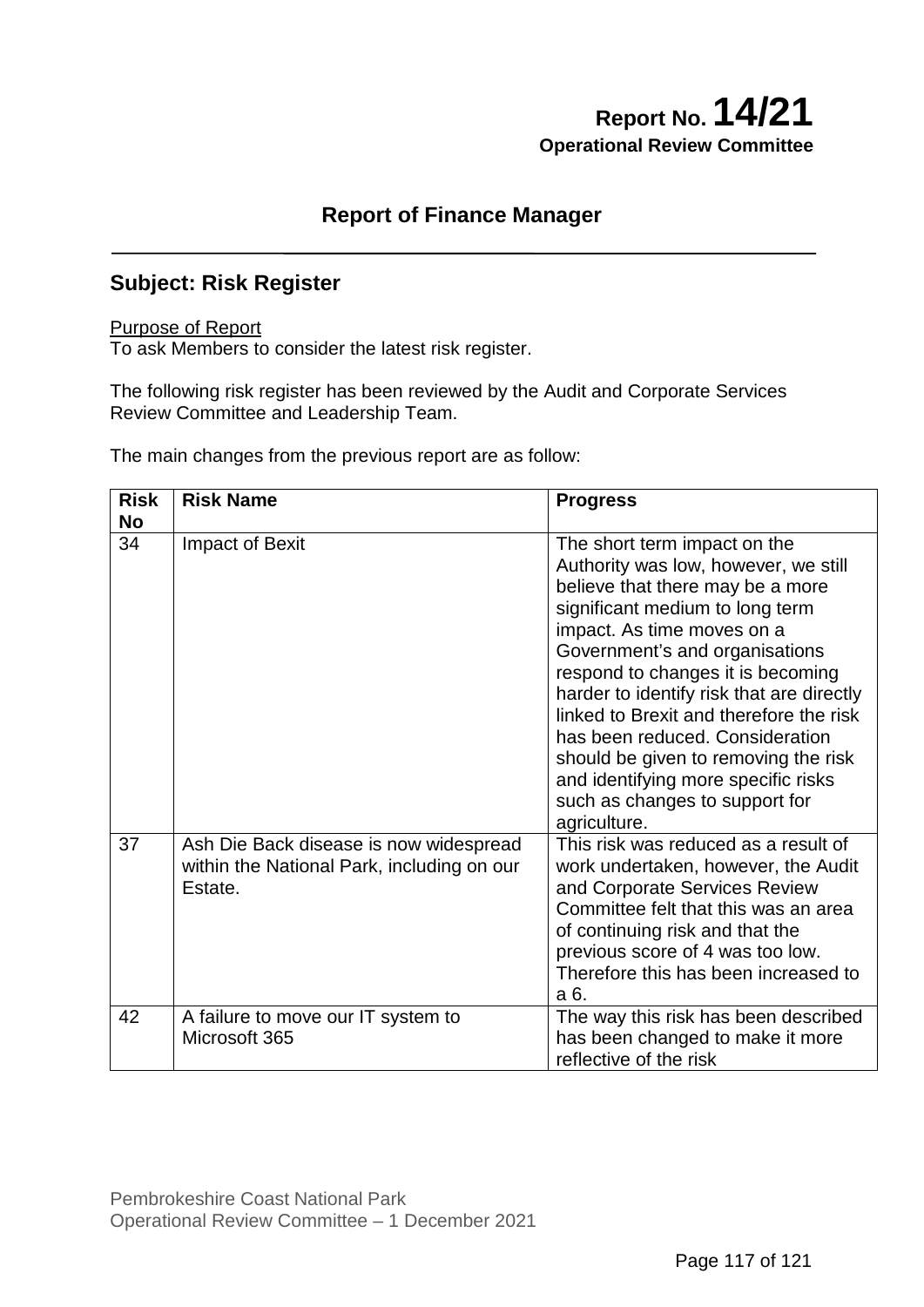Based on a consideration of Inherent risk the top 5 risks for the Authority are:

|    | <b>RISK</b>                                                                                                                  | <b>Type</b>                               | Likelihood     | <b>Impact</b>  | <b>Risk</b><br><b>Score</b> |
|----|------------------------------------------------------------------------------------------------------------------------------|-------------------------------------------|----------------|----------------|-----------------------------|
| 2  | Medium to Long Term Risk of<br>significant reduction of funding from<br>WG, other public sector funders, or<br>grant schemes | <b>Strategic</b>                          | 3              | 4              | 12 <sub>1</sub>             |
| 9  | Risk of long term impact from climate<br>change                                                                              | <b>Strategic</b>                          | 4              | 4              | 16                          |
| 18 | Risk of major IT failure or virus attack<br>etc                                                                              | Operation                                 | $\overline{4}$ | 4              | 16                          |
| 37 | Ash Die Back disease is now<br>widespread within the National Park,<br>including on our Estate.                              | Strategic/<br>Financial /<br>Operational  | 3              | $\overline{4}$ | 12 <sub>1</sub>             |
| 38 | Impact of Covid-19                                                                                                           | Strategic /<br>Financial /<br>Operational | 4              | 3              | 12.                         |

### **Recommendation**

**Members are asked to consider and comment on the risk register.**

Background Documents None

*(For further information, please contact Richard Griffiths) Author: Richard Griffiths*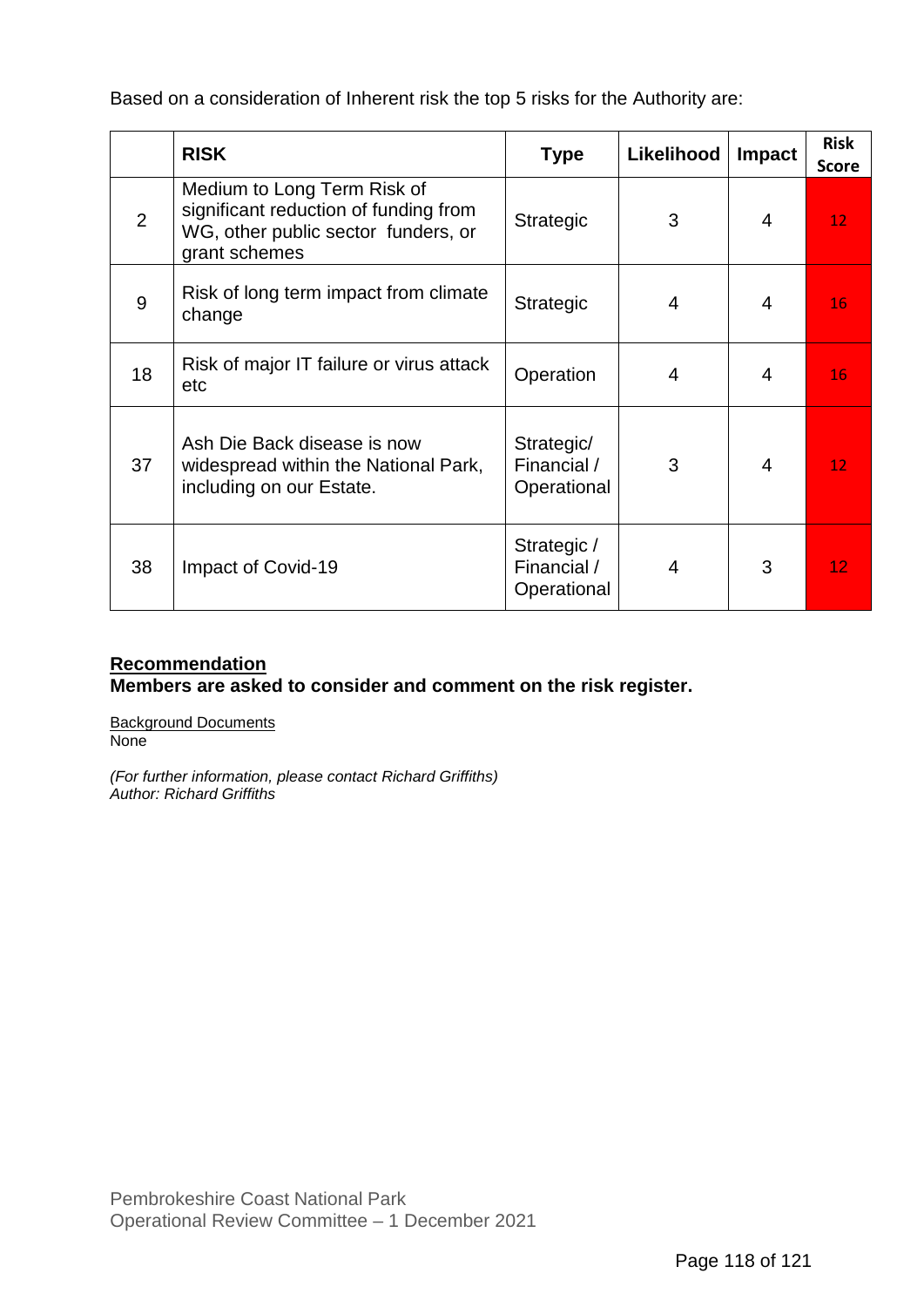#### **Pembrokeshire Coast National Park Authority - AUTHORITY RISK REGISTER - November 2021**

|    |                                                                                                                                                    |                           |                          | Inherent risk  |                 |                                                                                                                                                                                                                                                | <b>Residual risk</b> |                          |                 |                                                                                                                                                               |                          |                                                                                                                                                                        |
|----|----------------------------------------------------------------------------------------------------------------------------------------------------|---------------------------|--------------------------|----------------|-----------------|------------------------------------------------------------------------------------------------------------------------------------------------------------------------------------------------------------------------------------------------|----------------------|--------------------------|-----------------|---------------------------------------------------------------------------------------------------------------------------------------------------------------|--------------------------|------------------------------------------------------------------------------------------------------------------------------------------------------------------------|
|    | <b>RISK</b>                                                                                                                                        | Type                      | Likelihood               | Impact         | <b>Risk</b>     | <b>Mitigation</b>                                                                                                                                                                                                                              | Likelihood           | Impact                   | Risk            | Control/ monitoring                                                                                                                                           | <b>Trend this</b><br>qtr | <b>Progress Update</b>                                                                                                                                                 |
|    | Short Term Risk of significant reduction of funding from<br>WG, other public sector funders, grant schemes or<br><b>Authority Generated Income</b> | Strategic                 | $\overline{\phantom{a}}$ |                |                 | Planned cost reduction, budget planning, increase local income and other<br>external funding                                                                                                                                                   | $\mathbf 1$          |                          |                 | Budget management & project financial<br>planning                                                                                                             |                          | Current budget approved                                                                                                                                                |
| 2  | Medium to Long Term Risk of reduction of funding from<br>WG, other public sector funders, or grant schemes                                         | Strategic                 | $\overline{3}$           |                | 12 <sub>2</sub> | Planned cost reduction, budget planning, increase local income and other<br>external funding                                                                                                                                                   | 3                    |                          | $\overline{q}$  | Budget management & project financial<br>planning                                                                                                             | u.<br>$\Leftrightarrow$  | No indication of future grant levels                                                                                                                                   |
| 3  | Risk of failing to comply with current legislation                                                                                                 | Strategic                 | 2                        | $\overline{z}$ | $\overline{4}$  | Policies in place, assessment by Audit Wales, reporting to review committees                                                                                                                                                                   | 1                    | $\mathcal{L}$            |                 | Performance reports to Members,<br>monitoring legislation                                                                                                     | $\Leftrightarrow$        | Monitoring of the renewal corporate<br>documents and polices undertaken by<br>leadership team                                                                          |
|    | Not being able to delivery on the targets laid down by<br>the Welsh Government's "Valued & Resilient" priorities<br>for AONBs and NPs.             | Strategic/<br>operational | $\overline{\phantom{a}}$ | $\overline{2}$ | -4              | Currently on track                                                                                                                                                                                                                             |                      | 2                        |                 | Activities included in Corporate and<br>Resources Plan and regular engagement<br>with Welsh Government                                                        | $\Leftrightarrow$        | All Designated Landscapes are undertaking a<br>review to see how we have delivered against<br>V and R. Welsh Government may review the<br>document after May election. |
|    | Failure to meet diversity requirements in Authority<br>Membership                                                                                  | Strategic                 | $\Delta$                 |                |                 | No current vacancies, organise mentoring and promotional activities prior to<br>next round of Welsh Government appointments                                                                                                                    |                      |                          |                 | Engagement with Welsh Government to<br>seek to attract diverse candidates for<br>future vacancies                                                             |                          | No current opportunities to recruit new<br>members                                                                                                                     |
| 6  | Risk of failing to maintain high levels of governance                                                                                              | Strategic                 | $\overline{2}$           |                |                 | Member & officer training, work to achieve Advanced Members' Charter,<br>register of interests                                                                                                                                                 | $\overline{2}$       | $\overline{\phantom{a}}$ |                 | No negative audit reports from Audit<br>Wales & internal audit or ombudsman<br>investigations                                                                 | $\Leftrightarrow$        | Members' development strategy approved by<br>NPA and planned to submitted to WLGA in<br>June 2021                                                                      |
|    | Risk of NPA activities having a negative impact on socio-<br>economic well-being of the area                                                       | Strategic                 | $\overline{2}$           | -3             | 6               | LDP outlines polices for development                                                                                                                                                                                                           | 2                    | $\overline{2}$           |                 | Membership of PSB, liaison with Visit<br>Pembrokeshire and other groups                                                                                       |                          | Membership of PSB and Pembrokeshire<br>Business Panel, financial and in-kind support<br>provided for Visit Pembrokeshire and support<br>for major events               |
| 8  | Risk of poor partner relationships affecting joint working Strategic                                                                               |                           | $\overline{2}$           |                |                 | Many examples of joint/shared working in place. Discussions with PCC, NRW<br>and other NPAs to review opportunities                                                                                                                            | 1                    | -1                       |                 | Reporting to NPA                                                                                                                                              |                          | Greater involvement with PSB on Future<br>Generations and other matters.                                                                                               |
| 9  | Risk of long term impact from climate change                                                                                                       | Strategic                 |                          |                | 16              | Participation in the Public Service Board's climate risk assessment and Authority<br>has agreed Climate Change Action Plan                                                                                                                     | 3                    |                          | 12 <sub>1</sub> | Monitor impact                                                                                                                                                | $\Leftrightarrow$        | High level PSB Group set up to develop plan<br>for Climate Change Adaptation and two<br>projects funded by SLSP to guide work of the<br>Authority                      |
| 10 | Risk of disease or invasive species damaging biodiversity Strategic                                                                                |                           | $\overline{2}$           |                |                 | NPA has some impact/control outside own property through its Invasive<br>Species project                                                                                                                                                       | 2                    |                          | -4              | Invasive species project monitoring                                                                                                                           | $\Longleftrightarrow$    | Invasion species project monitoring issues                                                                                                                             |
| 11 | Risk of significant damage due to bad weather                                                                                                      | Financial                 | 2                        |                |                 | Regular Building and Site Inspections, Tree Policy, Adaptations made to<br>vulnerable structures, Monitoring                                                                                                                                   | $\overline{2}$       | -3                       | 6               | Monitor and review properties etc.                                                                                                                            |                          | Use of Authority's reserves to repair storm<br>damaged                                                                                                                 |
| 12 | Risk of flawed decision on planning matters                                                                                                        | Reputation/<br>Financial  | 2                        |                |                 | Codes of practice & protocols. Members Charter. Member & staff training,<br>cooling-off period. Reserve in place to cover.                                                                                                                     | $\overline{2}$       | 3                        | 6               | No. of approvals outside policy and<br>decisions against recommendation                                                                                       | $\Leftrightarrow$        | No recent changes                                                                                                                                                      |
| 13 | Risk of failure to allocate all SDF grants                                                                                                         | Operational               | 2                        | -3             |                 | Publicity, funding surgeries etc as required. New process for allocating funding<br>agreed in July 2020, with clearer application deadlines                                                                                                    | $\overline{2}$       | - 1                      | -2              | Monitor funding and claims                                                                                                                                    | ₩                        | SDF Panel meeting on a regular basis                                                                                                                                   |
| 14 | Risk of not delivering on Corporate Objectives, due to<br>lack of staff capacity/skills as a result of new working<br>practices caused by Covid-19 | Operational               |                          |                | -8              | Employee Opinion Survey Action Plan rolled out to address morale issues.<br>Remote Working Guidelines and Training for Managers. Looking at additional<br>seasonal recruitment to cover shortages and temporarily move staff into key<br>areas |                      | $\overline{2}$           | -2              | New HR Strategy being developed and<br>support provided for staff. Flexible<br>working policy being revised to support<br>staff in a new working environment. | $\Longleftrightarrow$    | Work and Wellbeing reviews introduced<br>spring 2021                                                                                                                   |
| 15 | Risk of major incident affecting or involving NPA staff<br>and resources                                                                           | Strategic                 | $\overline{2}$           |                |                 | Monitor special events. Response plan in place. In contact with other agencies                                                                                                                                                                 | -1                   | $\overline{2}$           | -2              | Monitoring                                                                                                                                                    | $\Leftrightarrow$        | Following a review by Audit Wales in spring 2020<br>the Business Continuity plans are to be updated by<br>December 2021                                                |
| 16 | Risk of loss of major NPA operational building due to fire<br>or other damage                                                                      | Operation                 |                          |                |                 | All buildings well maintained. Security & fire alarm systems in place. Annual<br>Fire Safety Risk Assessment on all Buildings. Insurance to cover some costs                                                                                   |                      | 2                        | -2              | Annual inspections                                                                                                                                            | $\Leftrightarrow$        | No recent changes                                                                                                                                                      |
| 17 | Risk of causing significant environmental damage due to<br>actions by NPA staff or on NPA property                                                 | Reputation                |                          | -3             | -3.             | Risk assessments for operation and location in place, staff training.                                                                                                                                                                          | 1                    |                          |                 | Incident reporting & monitoring by H&S<br>group and CMT.                                                                                                      | $\Leftrightarrow$        | IOSH training course completed.                                                                                                                                        |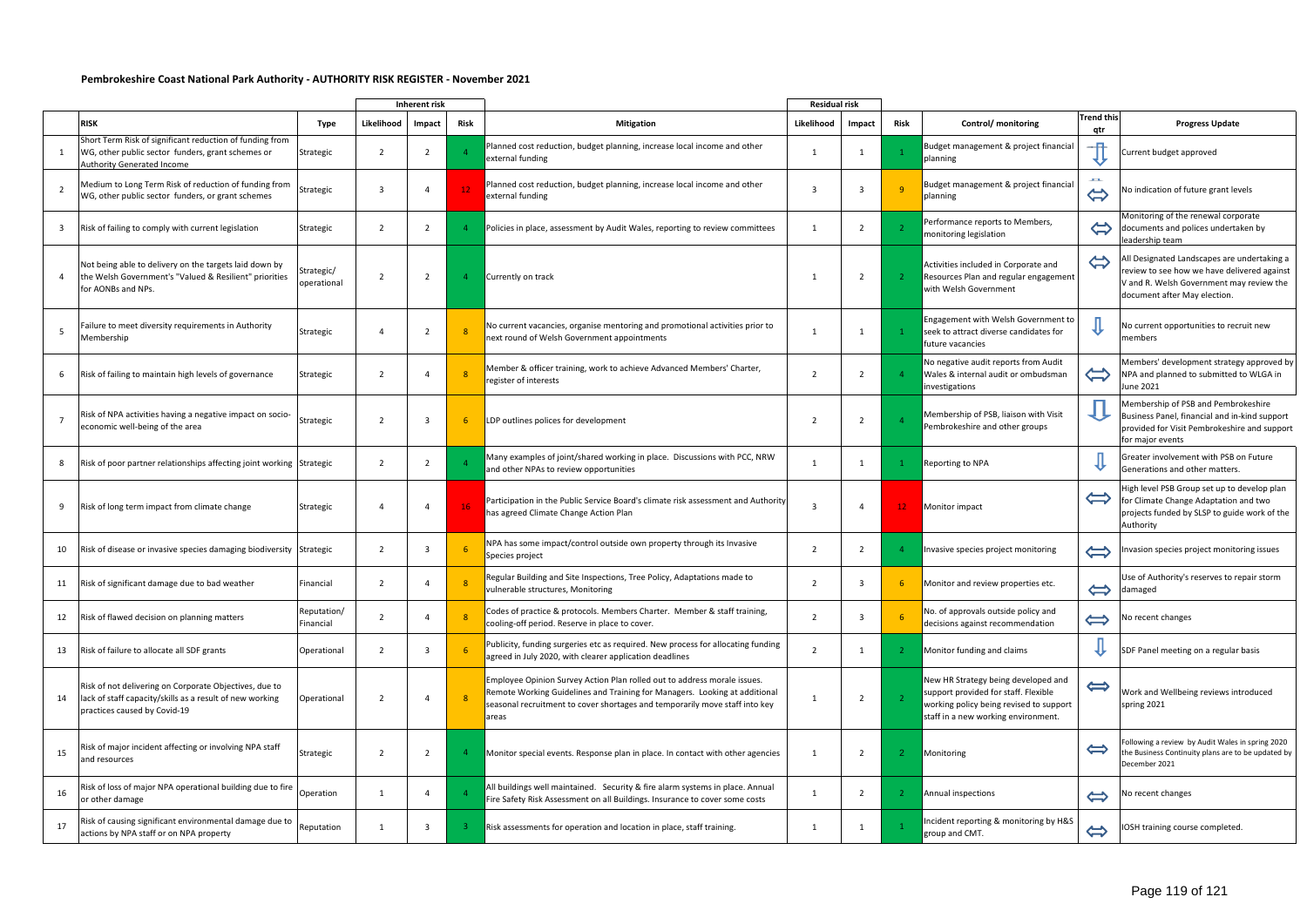|    |                                                                                                                                                | <b>Inherent risk</b>                            |                          |                         |                 | <b>Residual risk</b>                                                                                                                                                                                                                                                          |                |                |                |                                                                                                                                                                                                                                                          |                          |                                                                                                                           |
|----|------------------------------------------------------------------------------------------------------------------------------------------------|-------------------------------------------------|--------------------------|-------------------------|-----------------|-------------------------------------------------------------------------------------------------------------------------------------------------------------------------------------------------------------------------------------------------------------------------------|----------------|----------------|----------------|----------------------------------------------------------------------------------------------------------------------------------------------------------------------------------------------------------------------------------------------------------|--------------------------|---------------------------------------------------------------------------------------------------------------------------|
|    | <b>RISK</b>                                                                                                                                    | Type                                            | Likelihood               | Impact                  | Risk            | <b>Mitigation</b>                                                                                                                                                                                                                                                             | Likelihood     | Impact         | Risk           | Control/ monitoring                                                                                                                                                                                                                                      | <b>Trend this</b><br>qtr | <b>Progress Update</b>                                                                                                    |
| 18 | Risk of major IT failure or virus attack etc                                                                                                   | Operation                                       | 4                        |                         | 16 <sub>1</sub> | Daily backup of data. Backup email server in place. Disaster recovery facilities<br>in place on second site. Security updates installed as soon as available. Critical<br>dependence on small number of key staff.                                                            | 2              |                | -8             | Monitor back up procedures and<br>security logs. Review staff skills.                                                                                                                                                                                    | $\Longleftrightarrow$    | Leadership Team agreed the appointment of<br>another member of the IT department in<br>June 2021 and introduce Office 365 |
| 19 | Risk of failure of phone system                                                                                                                | Operational                                     | $\overline{2}$           | $\overline{\mathbf{3}}$ | -6              | Maintenance contract in place and mobile phone network as backup                                                                                                                                                                                                              | 2              | 2              | $\Delta$       | Work undertaken to install new cross<br>Authority phone system                                                                                                                                                                                           |                          | No recent changes                                                                                                         |
| 20 | Risk of loss of key documents                                                                                                                  | Financial                                       | $\overline{2}$           | 2                       | $\overline{4}$  | Key documents in fire safe, copies made, many also electronic copies.                                                                                                                                                                                                         | 2              |                | $\mathbf{2}$   | Staff training and awareness.                                                                                                                                                                                                                            |                          | Full access to buidings currently available.                                                                              |
| 21 | Risk of inaccurate GIS and other data for decision making Operational                                                                          |                                                 | $\overline{2}$           |                         | -6              | Software now in place to control data quality, including FME software                                                                                                                                                                                                         | 1              | 2              | -2             | Review data standards                                                                                                                                                                                                                                    | $\Longleftrightarrow$    | Staff training undertaken                                                                                                 |
| 22 | Risk of failure to maintain performance of DM service                                                                                          | Operational                                     | $\overline{2}$           |                         |                 | New systems and procedures in place, staff training. Outsourcing used for peak<br>workloads                                                                                                                                                                                   | 2              | 2              | $\overline{4}$ | Monitor & report performance                                                                                                                                                                                                                             |                          | 82% of all planning applications determined<br>within time periods required ytd.                                          |
| 23 | Failure to meet affordable housing targets                                                                                                     | Strategic                                       | $\overline{2}$           |                         | -8              | Affordable housing policies have been amended in new LDP                                                                                                                                                                                                                      | 2              | 2              | -4             | Monitoring                                                                                                                                                                                                                                               | $\Longleftrightarrow$    | Continue monitoring - number of applications<br>approved and refused.                                                     |
| 24 | Risk of failure to manage conservation sites to achieve<br>service standard                                                                    | Operational                                     | $\overline{2}$           | $\overline{2}$          | 4               | Sites monitored annually, management plans reviewed                                                                                                                                                                                                                           | $\overline{2}$ |                | -2             | <b>Regular monitoring</b>                                                                                                                                                                                                                                | $\Longleftrightarrow$    | Bids for additional funding regularly<br>submitted.                                                                       |
| 25 | Risk of failure to meet service standard for RoWs                                                                                              | Operational                                     | $\overline{2}$           | $\overline{2}$          |                 | Annual condition inspection of Coast Path, Inland ROW and Bridge inspection<br>using digital inspection App. Standard Operating Procedure for Bridge<br>Inspections                                                                                                           | $\overline{2}$ |                |                | Resource constraints have meant we<br>now able inspect the PROW network on<br>a 4 year cycle as oppose to the 3 year<br>cycle.                                                                                                                           | $\Leftrightarrow$        | No recent changes                                                                                                         |
| 26 | Risk of failing to meet Carew Castle long term lease<br>obligations and maintenance especially on causeway and Operational<br>castle stonework |                                                 | $\overline{2}$           | $\overline{2}$          |                 | Regular inspections and maintenance actions. 60+ years remain on lease.                                                                                                                                                                                                       | 2              |                |                | Annual work programme. Emergency<br>works completed quickly                                                                                                                                                                                              | $\Leftrightarrow$        | No recent changes                                                                                                         |
| 27 | Incident due to failure to adequately maintain and repair<br>paths, sites and properties                                                       | Financial                                       | $\overline{2}$           | $\overline{2}$          |                 | Adoption of Visitor Safety Strategy, Annual Building Inspection and Risk<br>Assessments of all sites. Regular maintenance programme. Reports from public<br>and Coast Guard                                                                                                   | $\overline{2}$ | 1              | $\overline{2}$ | Annual Inspection, Implementation of<br>annual work programme Emergency<br>works completed quickly, Incidents<br>reported to H&S group. Property Group                                                                                                   | $\Leftrightarrow$        | No recent changes                                                                                                         |
| 28 | Incident due to falling trees or branches in our property                                                                                      | Financial                                       | $\overline{2}$           | $\overline{2}$          |                 | Updated Tree Policy, Annual Inspections, Tree Management, Independent<br>Inspection every 3 years, Staff trained to Level 2 Tree Inspection, Weather<br>event protocols                                                                                                       | 2              |                |                | Implementation of annual work<br>programme. Site assessment reports                                                                                                                                                                                      | $\Leftrightarrow$        | No recent changes                                                                                                         |
| 29 | Incident due to driver error/increased vehicle faults as<br>the fleet is ageing.                                                               | Financial /<br>Operational                      |                          |                         |                 | All vehicles maintained to manufacturers recommendations. Vehicles checked<br>for roadworthiness. Driver licence and vehicle documentation checked. Staff<br>driving assessed. Staff training. Decision made to renew fleet and ensure no<br>vehicle is more than 7 years old | 1              | $\overline{3}$ | - 2            | Regular vehicle checks. Annual check of<br>drivers' licences. Accidents involving<br>Authority vehicles reported to H&S<br>group.                                                                                                                        | $\Leftrightarrow$        | A number of vehicles will be replaced in<br>2021/22                                                                       |
| 30 | Incident caused by or to staff, volunteers or sevices users Financial                                                                          |                                                 | $\overline{2}$           | $\overline{2}$          |                 | Risk assessment for operation and location. Staff training. £25m public liability<br>insurance. Adequate briefing for each volunteer event                                                                                                                                    | $\overline{2}$ |                |                | Review of risk assessments. Review of<br>staff training requirements. Incidents<br>reported.                                                                                                                                                             | $\Longleftrightarrow$    | No recent changes                                                                                                         |
| 31 | Incident caused by faulty merchandise, food etc<br>provided by NPA                                                                             | Financial                                       | $\overline{2}$           | - 2                     |                 | Reliable supply sources. Merchandise group monitors products. £25m public<br>liability insurance                                                                                                                                                                              | 2              | $\overline{1}$ | $\overline{2}$ | Incidents reported                                                                                                                                                                                                                                       | $\Longleftrightarrow$    | No recent changes                                                                                                         |
| 32 | Incident caused by livestock managed by NPA                                                                                                    | Financial                                       | $\overline{2}$           | $\overline{2}$          |                 | Risk assessment for operation and location, Staff training, £25m public liability<br>insurance                                                                                                                                                                                | -1             | 2              | -2             | Incidents reported to H&S officer                                                                                                                                                                                                                        | $\Leftrightarrow$        | Audit undertaken under taken by internal<br>safeguarding leads                                                            |
| 33 | Impact of BREXIT                                                                                                                               | Strategic/<br>Financial /<br><b>Operational</b> | $\mathbf{3}$             |                         | -9              | The full impact of funding and legislative changes on the Authority are<br>unknown.                                                                                                                                                                                           | 1              |                |                | The longer term significance of the<br>brexit decision will be constantly<br>reviewed                                                                                                                                                                    |                          | The Authority is represented on Welsh<br>Government panels to review impact of<br><b>BREXIT.</b>                          |
| 34 | <b>Breach of Data Protection Regulations</b>                                                                                                   | Strategic/<br>Financial /<br>Operational        | $\overline{2}$           | - 4                     | 8               | Training programme to ensure compliance amongst members and officers                                                                                                                                                                                                          | 2              | $\overline{2}$ |                | Detailed work schedule prepared with<br>target dates and assigned<br>responsibilites. The Authority has<br>appointed a Data Protection Officer and<br>assess where this role will sit within the<br>Authority's structure and governance<br>arrangements | ₩                        | Carrying out data audit across Authority.                                                                                 |
| 35 | Conservation burning could result in property being<br>destroyed                                                                               | Strategic/<br>Financial /<br>Operational        | $\overline{\phantom{a}}$ |                         | -8              | Risk assessment undertaken for operation and location. Best practice adopted<br>and staff sufficiently trained                                                                                                                                                                | 1              |                | $\overline{4}$ | Review of risk assessments. Incidents<br>reported.                                                                                                                                                                                                       | $\Leftrightarrow$        | No recent changes                                                                                                         |

# Page 120 of 121